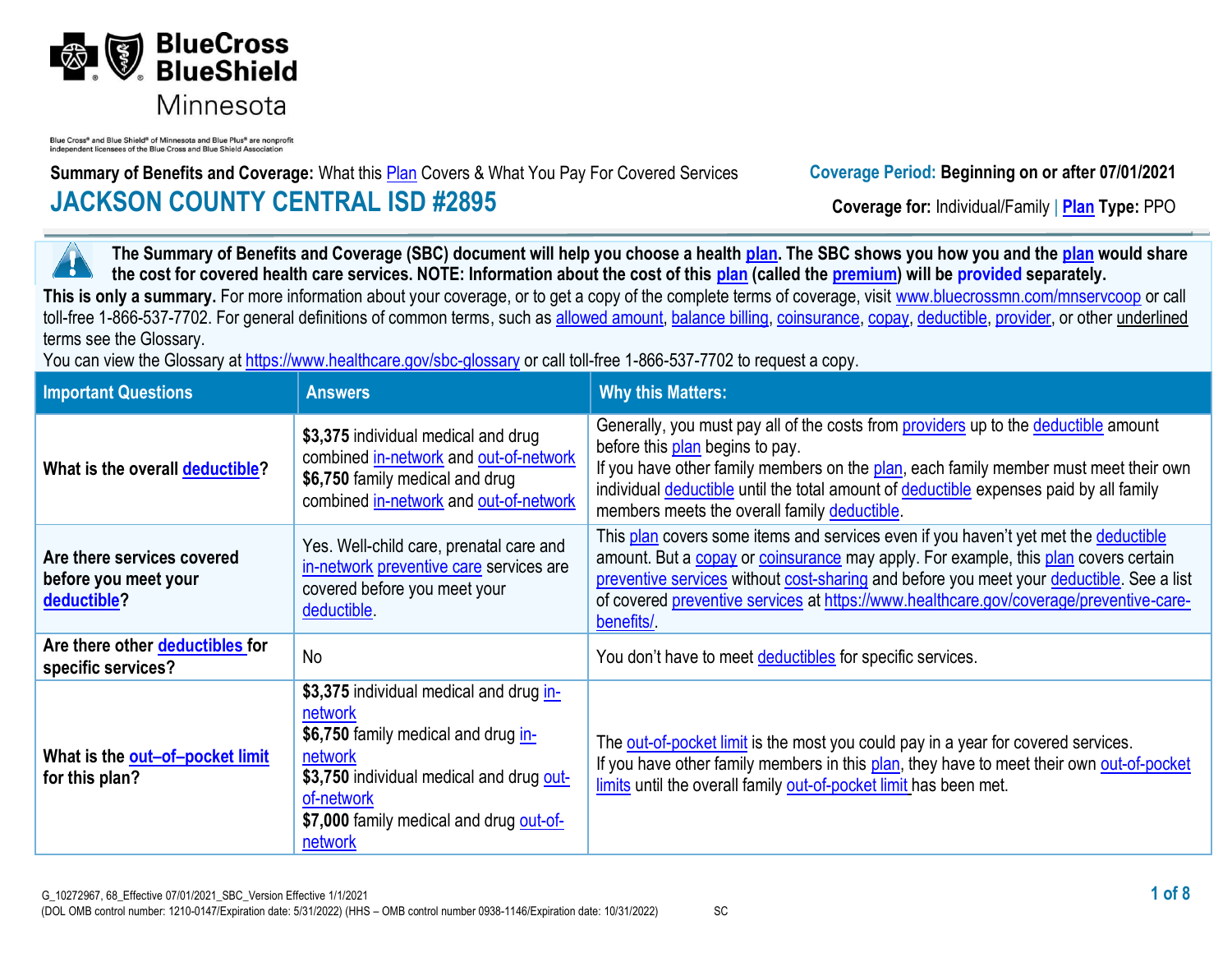| What is not included in the out-<br>of-pocket limit?    | Premiums, balance-billed charges, and<br>health care this plan doesn't cover.                                                                      | Even though you pay these expenses, they don't count toward the out-of-pocket limit.                                                                                                                                                                                                                                                                                                                                                                                                          |
|---------------------------------------------------------|----------------------------------------------------------------------------------------------------------------------------------------------------|-----------------------------------------------------------------------------------------------------------------------------------------------------------------------------------------------------------------------------------------------------------------------------------------------------------------------------------------------------------------------------------------------------------------------------------------------------------------------------------------------|
| Will you pay less if you use an<br>in-network provider? | Yes, See<br>https://www.bluecrossmnonline.com/find-<br>a-doctor/#/home or call toll-free 1-866-<br>537-7702 for a list of in-network<br>providers. | This plan uses a provider network. You will pay less if you use a provider in the plan's<br>network. You will pay the most if you use an out-of-network provider, and you might<br>receive a bill from a provider for the difference between the provider's charge and what<br>your plan pays (balance billing). Be aware your in-network provider might use an out-of-<br>network provider for some services (such as laboratory work). Check with your provider<br>before you get services. |
| Do you need a referral to see a<br>specialist?          | No.                                                                                                                                                | You can see the specialist you choose without a referral.                                                                                                                                                                                                                                                                                                                                                                                                                                     |

| All <b>copay</b> and <b>coinsurance</b> costs shown in this chart are after your <b>deductible</b> has been met, if a <b>deductible</b> applies.                                                                                                               |                                                     |                                                                                          |                                                                                               |                                                                                                                                                                                                                              |  |
|----------------------------------------------------------------------------------------------------------------------------------------------------------------------------------------------------------------------------------------------------------------|-----------------------------------------------------|------------------------------------------------------------------------------------------|-----------------------------------------------------------------------------------------------|------------------------------------------------------------------------------------------------------------------------------------------------------------------------------------------------------------------------------|--|
|                                                                                                                                                                                                                                                                | <b>Services You May Need</b>                        | <b>What you Will Pay</b>                                                                 | <b>Limitations, Exceptions, &amp;</b>                                                         |                                                                                                                                                                                                                              |  |
| <b>Common Medical Event</b>                                                                                                                                                                                                                                    |                                                     | Provider<br>In-networ<br>(You will pay the least)                                        | <b>Provider</b><br>(You will pay the most)                                                    | <b>Other Important</b><br><b>Information</b>                                                                                                                                                                                 |  |
| If you visit a health care provider's<br>office or clinic                                                                                                                                                                                                      | Primary care visit to treat an<br>injury or illness | 0% coinsurance                                                                           | 20% coinsurance                                                                               | None                                                                                                                                                                                                                         |  |
|                                                                                                                                                                                                                                                                | <b>Specialist visit</b>                             | 0% coinsurance                                                                           | 20% coinsurance                                                                               | None                                                                                                                                                                                                                         |  |
|                                                                                                                                                                                                                                                                | Preventive care/screening/<br>immunization          | No charge                                                                                | 20% coinsurance for adult<br>preventive services<br>No charge for well-child care<br>services | You may have to pay for<br>services that aren't<br>preventive. Ask your<br>provider if the services<br>needed are preventive. Then<br>check what your plan will<br>pay for.                                                  |  |
| If you have a test                                                                                                                                                                                                                                             | Diagnostic test (x-ray, blood<br>work)              | 0% coinsurance                                                                           | 20% coinsurance                                                                               | None                                                                                                                                                                                                                         |  |
|                                                                                                                                                                                                                                                                | Imaging (CT/PET scans,<br>MRI <sub>s</sub> )        | 0% coinsurance                                                                           | 20% coinsurance                                                                               |                                                                                                                                                                                                                              |  |
| If you need drugs to treat your<br>illness or condition.<br>A retail pharmacy is any licensed<br>pharmacy that you can physically<br>enter to obtain a prescription drug.<br>A mail service pharmacy dispenses<br>prescription drugs through the U.S.<br>Mail. | Preferred generic drugs                             | 0% coinsurance/retail<br>0% coinsurance/mail service<br>0% coinsurance/90dayRx<br>retail | 0% coinsurance/retail                                                                         | Covers up to a 31-day<br>supply (retail prescription).<br>90-day supply (mail order<br>prescription and 90dayRx<br>retail prescription).<br>No coverage for mail order<br>and 90dayRx retail services<br>from out-of-network |  |
|                                                                                                                                                                                                                                                                | Preferred brand drugs                               | 0% coinsurance/retail<br>0% coinsurance/mail service<br>0% coinsurance/90dayRx<br>retail | 0% coinsurance/retail                                                                         |                                                                                                                                                                                                                              |  |

G\_10272967, 68\_Effective 07/01/2021\_SBC\_Version Effective 1/1/2021 **2 of 8**

 $\sqrt{ }$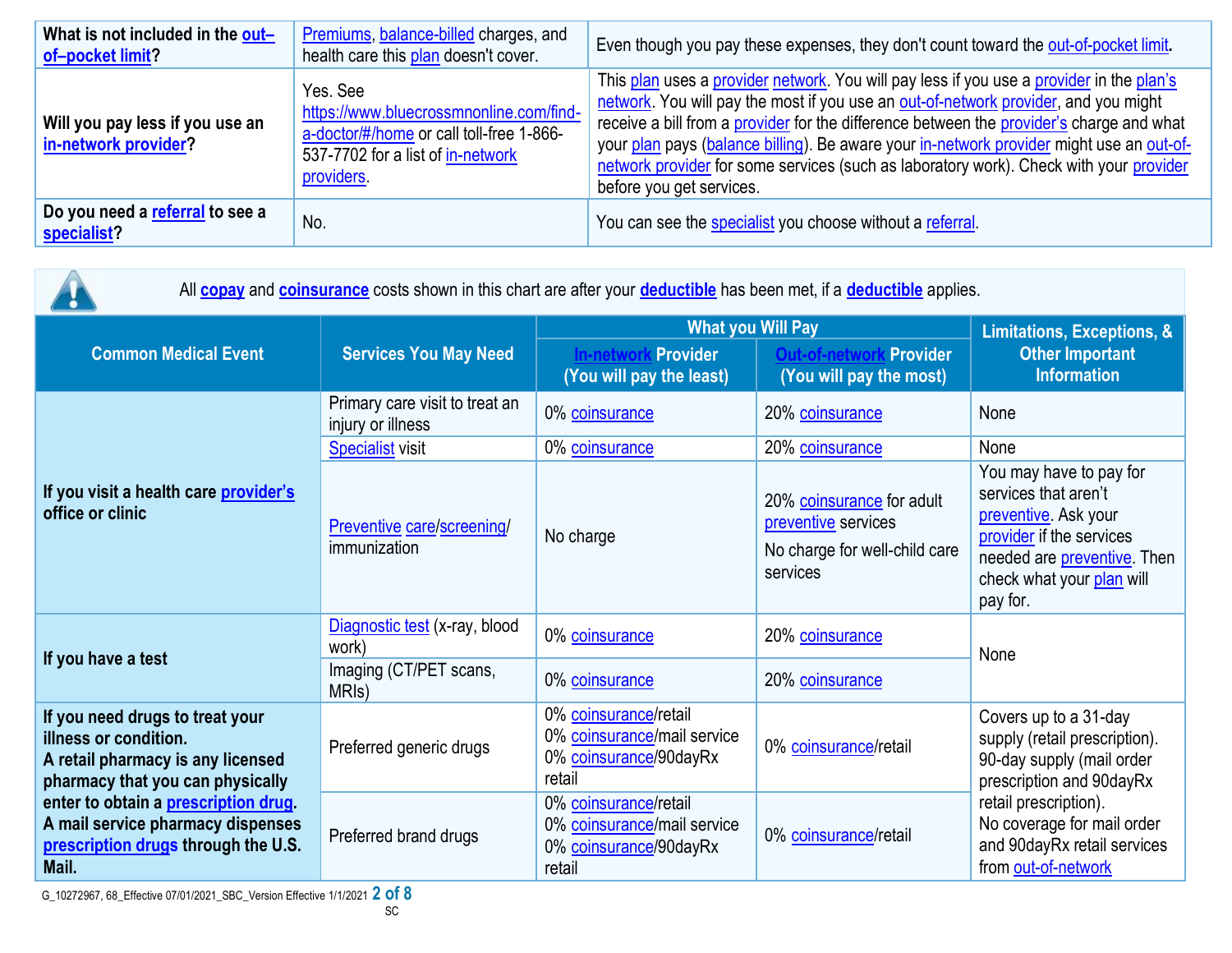| More information about prescription<br>drug coverage is available at<br>www.bluecrossmn.com/mnservcoop                                                      | Non-preferred drugs                                                                                                                                                                                                                                                                                                                        | Non-preferred generic drugs:<br>Not covered<br>Non-preferred brand drugs:<br>Not covered | Non-preferred generic drugs:<br>Not covered<br>Non-preferred brand drugs:<br>Not covered                                                                                                              | providers.<br>No coverage for non-<br>preferred drugs.<br>Some over-the-counter<br>drugs can be obtained with a<br>prescription at the preventive<br>level of benefits.<br>Insulin listed on the<br>preferred generic/preferred<br>brand prescription drug list<br>are covered at zero cost-<br>sharing |
|-------------------------------------------------------------------------------------------------------------------------------------------------------------|--------------------------------------------------------------------------------------------------------------------------------------------------------------------------------------------------------------------------------------------------------------------------------------------------------------------------------------------|------------------------------------------------------------------------------------------|-------------------------------------------------------------------------------------------------------------------------------------------------------------------------------------------------------|---------------------------------------------------------------------------------------------------------------------------------------------------------------------------------------------------------------------------------------------------------------------------------------------------------|
|                                                                                                                                                             | <b>Specialty drugs</b>                                                                                                                                                                                                                                                                                                                     | Refer to applicable<br>prescription drug cost sharing                                    | Not covered                                                                                                                                                                                           | Covers up to a 31-day<br>supply (participating<br>specialty drug network<br>supplier prescription).                                                                                                                                                                                                     |
| If you have outpatient surgery                                                                                                                              | Facility fee (e.g., ambulatory<br>surgery center)                                                                                                                                                                                                                                                                                          | 0% coinsurance                                                                           | 20% coinsurance                                                                                                                                                                                       | None                                                                                                                                                                                                                                                                                                    |
|                                                                                                                                                             | 20% coinsurance<br>Physician/surgeon fees<br>0% coinsurance<br>None<br>0% coinsurance<br>0% coinsurance<br><b>Emergency room care</b><br>None<br><b>Emergency medical</b><br>0% coinsurance<br>0% coinsurance<br>None<br>transportation<br>0% coinsurance<br>20% coinsurance<br>None<br><b>Urgent care</b><br>Facility fee (e.g., hospital |                                                                                          |                                                                                                                                                                                                       |                                                                                                                                                                                                                                                                                                         |
|                                                                                                                                                             |                                                                                                                                                                                                                                                                                                                                            |                                                                                          |                                                                                                                                                                                                       |                                                                                                                                                                                                                                                                                                         |
| If you need immediate medical<br>attention                                                                                                                  |                                                                                                                                                                                                                                                                                                                                            |                                                                                          |                                                                                                                                                                                                       |                                                                                                                                                                                                                                                                                                         |
|                                                                                                                                                             |                                                                                                                                                                                                                                                                                                                                            |                                                                                          | 20% coinsurance<br>None<br>20% coinsurance<br>None<br>Services for<br>20% coinsurance<br>20% coinsurance<br>None<br>Prenatal care: No charge<br>Postnatal care: 20%<br>coinsurance<br>20% coinsurance |                                                                                                                                                                                                                                                                                                         |
| If you have a hospital stay                                                                                                                                 | room)                                                                                                                                                                                                                                                                                                                                      | 0% coinsurance                                                                           |                                                                                                                                                                                                       |                                                                                                                                                                                                                                                                                                         |
|                                                                                                                                                             | Physician/surgeon fee                                                                                                                                                                                                                                                                                                                      | 0% coinsurance                                                                           |                                                                                                                                                                                                       |                                                                                                                                                                                                                                                                                                         |
| <b>Outpatient services</b><br>If you need mental health,<br>behavioral health, or substance use<br>services<br>residential adult mental<br>health treatment |                                                                                                                                                                                                                                                                                                                                            | 0% coinsurance                                                                           |                                                                                                                                                                                                       | marriage/couples counseling<br>are not covered.                                                                                                                                                                                                                                                         |
|                                                                                                                                                             | Inpatient services including                                                                                                                                                                                                                                                                                                               | 0% coinsurance                                                                           |                                                                                                                                                                                                       |                                                                                                                                                                                                                                                                                                         |
| If you are pregnant                                                                                                                                         | Office visits                                                                                                                                                                                                                                                                                                                              | Prenatal care: No charge<br>Postnatal care: 0%<br>coinsurance                            |                                                                                                                                                                                                       | Cost sharing does not apply<br>for <i>preventive</i> services<br>Depending on the type of                                                                                                                                                                                                               |
|                                                                                                                                                             | Childbirth/delivery<br>professional services                                                                                                                                                                                                                                                                                               | 0% coinsurance                                                                           |                                                                                                                                                                                                       | services, other cost sharing<br>may apply. Maternity care                                                                                                                                                                                                                                               |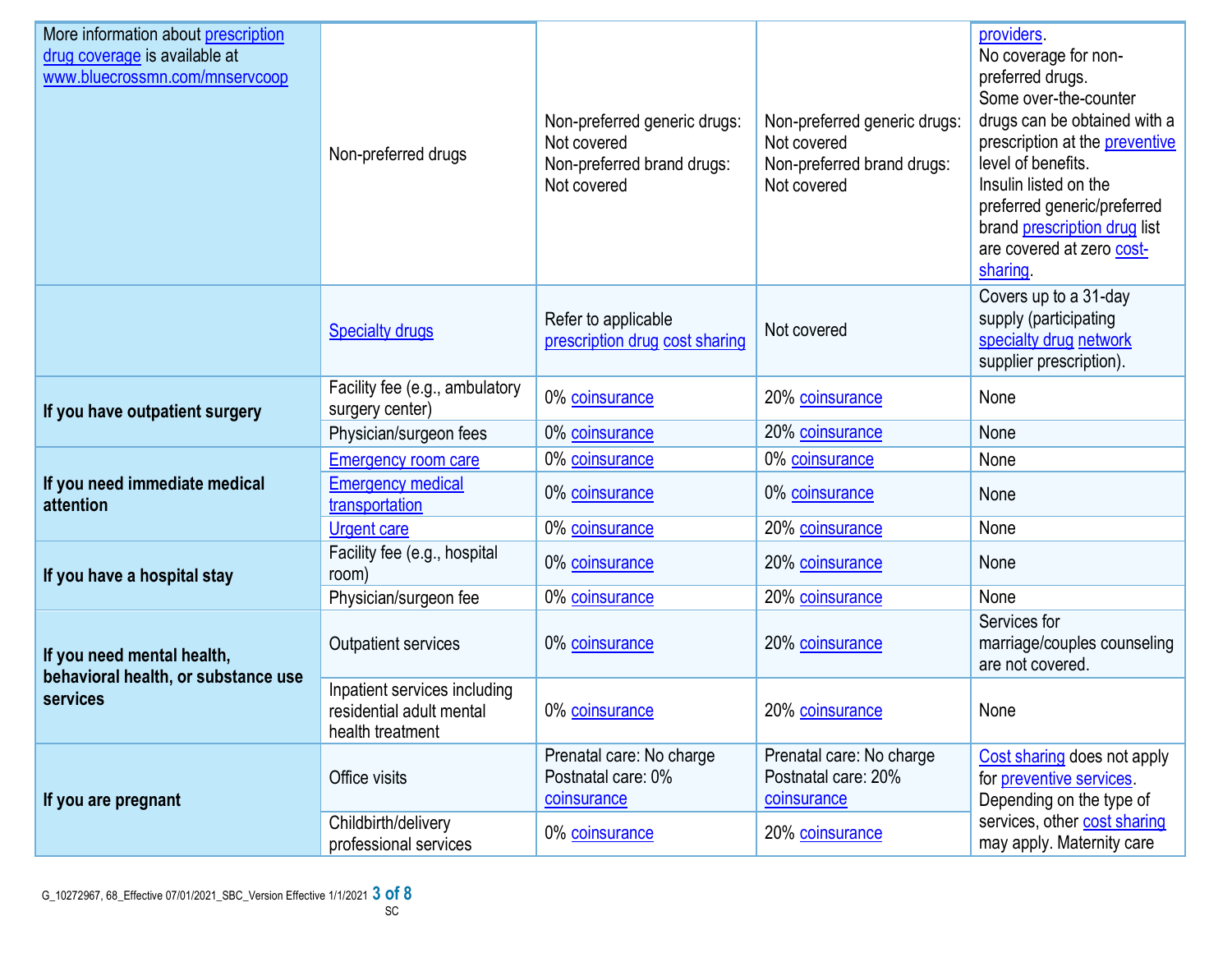|                                                                                                                                                  | Childbirth/delivery facility<br>services | 0% coinsurance                                                                                                               | 20% coinsurance                                                                                                                  | may include tests and<br>services described<br>elsewhere in the SBC (i.e.<br>ultrasound). |  |
|--------------------------------------------------------------------------------------------------------------------------------------------------|------------------------------------------|------------------------------------------------------------------------------------------------------------------------------|----------------------------------------------------------------------------------------------------------------------------------|-------------------------------------------------------------------------------------------|--|
| If you need help recovering or have<br>other special health needs                                                                                | Home health care                         | 0% coinsurance                                                                                                               | 20% coinsurance                                                                                                                  | None                                                                                      |  |
|                                                                                                                                                  | <b>Rehabilitation services</b>           | 0% coinsurance for<br>occupational therapy<br>0% coinsurance for physical<br>therapy<br>0% coinsurance for speech<br>therapy | 20% coinsurance; for<br>occupational therapy<br>20% coinsurance for<br>physical therapy<br>20% coinsurance for speech<br>therapy | None                                                                                      |  |
|                                                                                                                                                  | <b>Habilitation services</b>             | 0% coinsurance for<br>occupational therapy<br>0% coinsurance for physical<br>therapy<br>0% coinsurance for speech<br>therapy | 20% coinsurance; for<br>occupational therapy<br>20% coinsurance for<br>physical therapy<br>20% coinsurance for speech<br>therapy |                                                                                           |  |
|                                                                                                                                                  | Skilled nursing care                     | 0% coinsurance                                                                                                               | 20% coinsurance                                                                                                                  | Combined in-network and<br>out-of-network: 120 days per<br>benefit period.                |  |
|                                                                                                                                                  | Durable medical equipment                | 0% coinsurance                                                                                                               | 20% coinsurance                                                                                                                  | None                                                                                      |  |
|                                                                                                                                                  | <b>Hospice service</b>                   | 0% coinsurance                                                                                                               | Not covered                                                                                                                      | None                                                                                      |  |
|                                                                                                                                                  | Children's eye exam                      | No charge                                                                                                                    | No charge                                                                                                                        | None                                                                                      |  |
| If your child needs dental or eye<br>care                                                                                                        | Children's glasses                       | Not covered                                                                                                                  | Not covered                                                                                                                      | None                                                                                      |  |
|                                                                                                                                                  | Children's dental check-up               | Not covered                                                                                                                  | Not covered                                                                                                                      | None                                                                                      |  |
| <b>Excluded Services &amp; Other Covered Services:</b>                                                                                           |                                          |                                                                                                                              |                                                                                                                                  |                                                                                           |  |
| Services Your Plan Generally Does NOT Cover (Check your policy or plan document for more information and a list of any other excluded services.) |                                          |                                                                                                                              |                                                                                                                                  |                                                                                           |  |
| Acupuncture (except as specified in plan<br>benefits)                                                                                            | $\bullet$                                | Dental care (except as specified in plan benefits)                                                                           | Routine foot care<br>$\bullet$                                                                                                   |                                                                                           |  |
| Cosmetic surgery (except as specified in plan<br>benefits)                                                                                       | Long-term care                           |                                                                                                                              | Weight loss programs                                                                                                             |                                                                                           |  |
| Other Covered Services (Limitations may apply to these services. This isn't a complete list. Please see your plan document.)                     |                                          |                                                                                                                              |                                                                                                                                  |                                                                                           |  |
|                                                                                                                                                  |                                          | Private-duty nursing                                                                                                         |                                                                                                                                  |                                                                                           |  |
| <b>Bariatric surgery</b><br>$\bullet$                                                                                                            | Infertility treatment<br>$\bullet$       |                                                                                                                              |                                                                                                                                  |                                                                                           |  |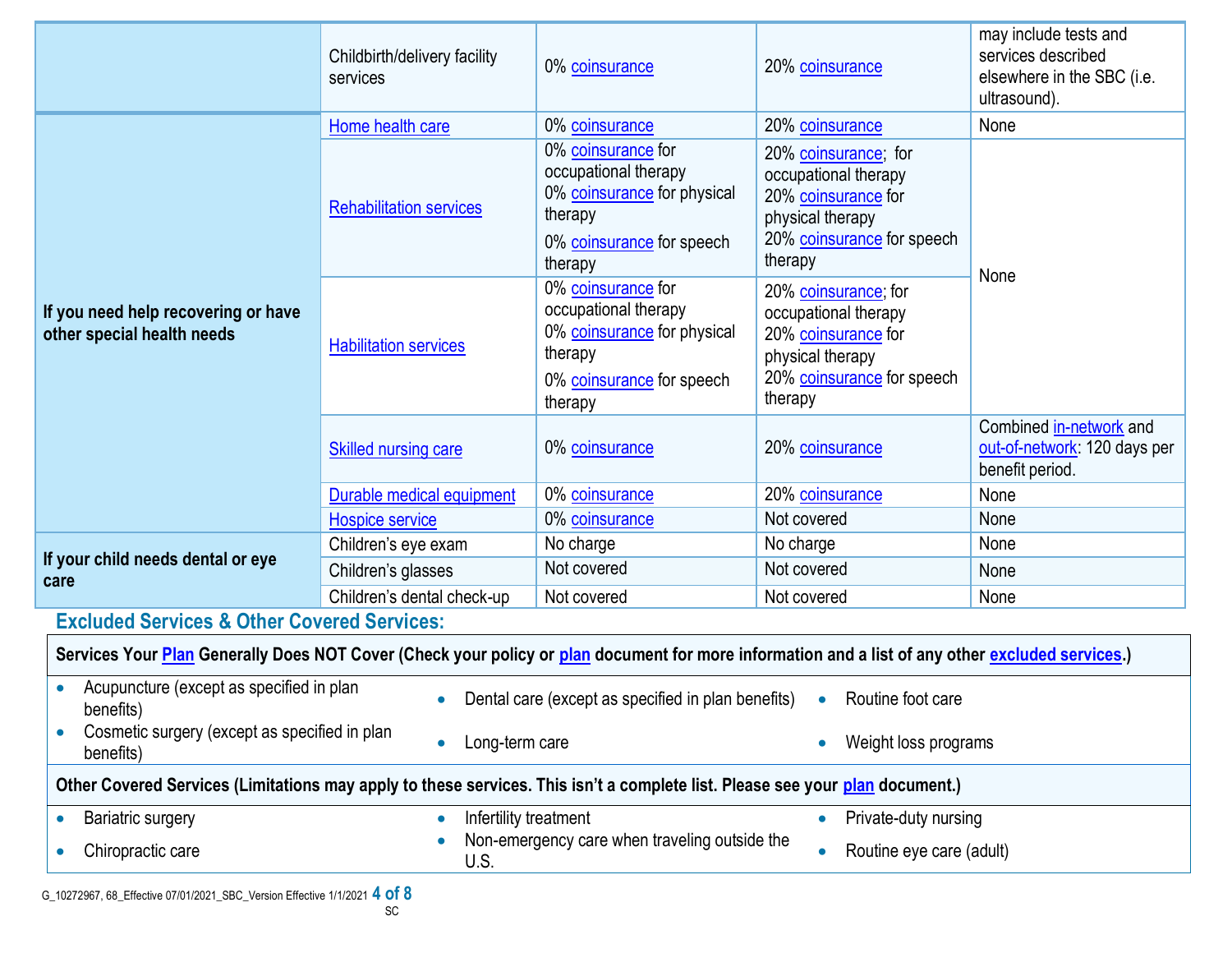• Hearing aids for individuals 18 year of age or younger

Your Rights to Continue Coverage: There are agencies that can help if you want to continue your coverage after it ends. The contact information for those agencies is: Minnesota Department of Commerce, Attention: Consumer Concerns/Market Assurance Division, 85 7th Place East Suite 280, St. Paul, MN 55101- 2198, or call 1 800-657-3602; for group health coverage subject to ERISA, contact the Department of Labor's Employee Benefits Security Administration at 1-866- 444-EBSA (3272) or https://www.dol.gov/agencies/ebsa/about-ebsa/ask-a-question/ask-ebsa; or, Department of Health and Human Services, Center for Consumer Information and Insurance Oversight at 1-877-267-2323, extension 61565 or [http://www.cms.gov/CCIIO/Resources/Consumer-Assistance-Grants/.](http://www.cms.gov/CCIIO/Resources/Consumer-Assistance-Grants/) Other coverage options may be available to you too, including buying individual insurance coverage through MNsure/the [Marketplace.](https://www.healthcare.gov/sbc-glossary/#marketplace) For more information about MNsure/the [Marketplace,](https://www.healthcare.gov/sbc-glossary/#marketplace) visit www.mnsure.org or call 1 855 366 7873.

Your Grievance and Appeals Rights: There are agencies that can help if you have a complaint against your [plan](https://www.healthcare.gov/sbc-glossary/#plan) for a denial of a [claim.](https://www.healthcare.gov/sbc-glossary/#claim) This complaint is called a grievance or [appeal.](https://www.healthcare.gov/sbc-glossary/#appeal) For more information about your rights, look at the explanation of benefits you will receive for that medical [claim.](https://www.healthcare.gov/sbc-glossary/#claim) Your [plan](https://www.healthcare.gov/sbc-glossary/#plan) documents also provide complete information to submit a [claim,](https://www.healthcare.gov/sbc-glossary/#claim) [appeal,](https://www.healthcare.gov/sbc-glossary/#appeal) or a [grievance](https://www.healthcare.gov/sbc-glossary/#grievance) for any reason to your [plan.](https://www.healthcare.gov/sbc-glossary/#plan) For more information about your rights, this notice, or assistance, contact: Customer Service at www.bluecrossmnonline.com or call 1-888-279-4210 or the Minnesota Department of Commerce by calling (651) 539-1600 or toll-free 1 800-657-3602. For group health coverage subject to ERISA, contact the Department of Labor's Employee Benefits Security Administration at 1-866-444-EBSA (3272) or https://www.dol.gov/agencies/ebsa/about-ebsa/ask-a-question/ask-ebsa. If you are covered under a [plan](https://www.healthcare.gov/sbc-glossary/#plan) offered by the State Health [plan,](https://www.healthcare.gov/sbc-glossary/#plan) a city, county, school district, or Service Coop, you may contact the Department of Health and Human Services Health Insurance team at 1-888-393-2789.

# **Does this [plan](https://www.healthcare.gov/sbc-glossary/#plan) provide Minimum Essential Coverage? Yes.**

[Minimum Essential Coverage](https://www.healthcare.gov/sbc-glossary/#minimum-essential-coverage) generally includes [plans,](https://www.healthcare.gov/sbc-glossary/#plan) health insurance available through MNsure/the [Marketplace](https://www.healthcare.gov/sbc-glossary/#marketplace) or other individual market policies, Medicare, Medicaid, CHIP, TRICARE, and certain other coverage. If you are eligible for certain types of [Minimum Essential Coverage,](https://www.healthcare.gov/sbc-glossary/#minimum-essential-coverage) you may not be eligible for the premium tax credit.

### **Does this [plan](https://www.healthcare.gov/sbc-glossary/#plan) meet Minimum Value Standards? Yes.**

If your [plan](https://www.healthcare.gov/sbc-glossary/#plan) doesn't meet the [Minimum Value Standards,](https://www.healthcare.gov/sbc-glossary/#minimum-value-standard) you may be eligible for a [premium tax credit](https://www.healthcare.gov/sbc-glossary/#premium-tax-credits) to help you pay for a plan through MNsure/the [Marketplace.](https://www.healthcare.gov/sbc-glossary/#marketplace)

#### **Notice of Nondiscrimination Practices** *Effective July 18, 2016*

Blue Cross and Blue Shield of Minnesota and Blue Plus (Blue Cross) complies with applicable Federal civil rights laws and does not discriminate on the basis of race, color, national origin, age, disability, or gender. Blue Cross does not exclude people or treat them differently because of race, color, national origin, age, disability, or gender.

Blue Cross provides resources to access information in alternative formats and languages:

- Auxiliary aids and services, such as qualified interpreters and written information available in other formats, are available free of charge to people with disabilities to assist in communicating with us.
- Language services, such as qualified interpreters and information written in other languages, are available free of charge to people whose primary language is not English.

If you need these services, contact us at 1-800-382-2000 or by using the telephone number on the back of your member identification card. TTY users call 711.

If you believe that Blue Cross has failed to provide these services or discriminated in another way on the basis of race, color, national origin, age, disability, or gender, you can file a [grievance](https://www.healthcare.gov/sbc-glossary/#grievance) with the Nondiscrimination Civil Rights Coordinator

- by email at: [Civil.Rights.Coord@bluecrossmn.com](mailto:Civil.Rights.Coord@bluecrossmn.com?subject=Grievance)
- by mail at: Nondiscrimination Civil Rights Coordinator

G\_10272967, 68\_Effective 07/01/2021\_SBC\_Version Effective 1/1/2021 **5 of 8**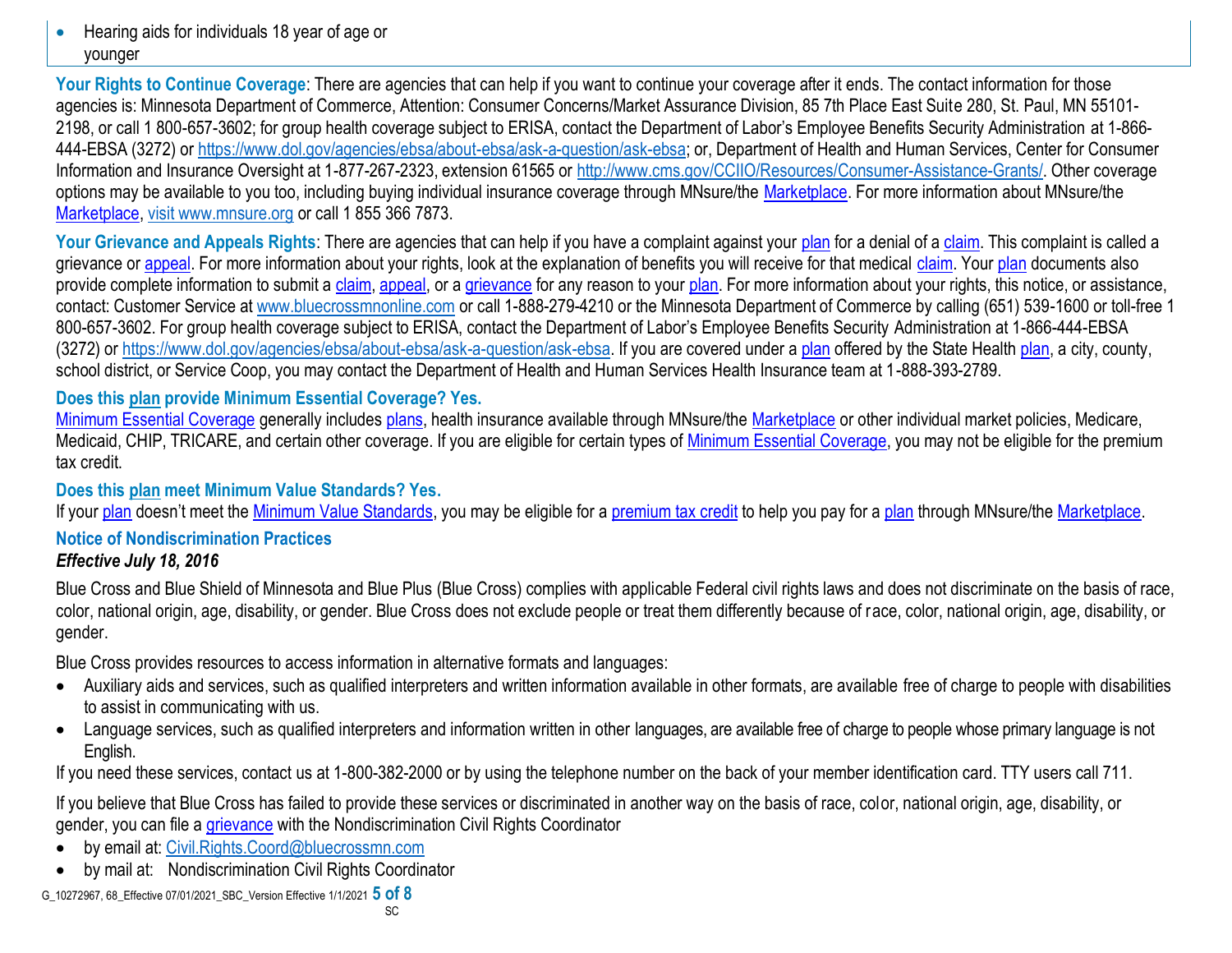Blue Cross and Blue Shield of Minnesota and Blue Plus - M495 PO Box 64560 Eagan, MN 55164-0560

 $\bullet$  or by telephone at: 1-800-509-5312

[Grievance](https://www.healthcare.gov/sbc-glossary/#grievance) forms are available by contacting us at the contacts listed above, by calling 1-800-382-2000 or by using the telephone number on the back of your member identification card. TTY users call 711. If you need help filing a [grievance,](https://www.healthcare.gov/sbc-glossary/#grievance) assistance is available by contacting us at the numbers listed above.

You can also file a civil rights complaint with the U.S. Department of Health and Human Services, Office for Civil Rights

- electronically through the Office for Civil Rights Complaint Portal, available at:<https://ocrportal.hhs.gov/ocr/portal/lobby.jsf>
- by telephone at: 1-800-368-1019 or 1-800-537-7697 (TDD)
- or by mail at: U.S. Department of Health and Human Services

200 Independence Avenue SW Room 509F, HHH Building Washington, DC 20201

Complaint forms are available at [http://www.hhs.gov/ocr/office/file/index.html.](http://www.hhs.gov/ocr/office/file/index.html)

# **Language Access Services:**

This information is available in other languages. Free language assistance services are available by calling the toll free number below. For TTY, call 711.

Si habla español, tiene a su disposición servicios gratuitos de asistencia con el idioma. Llame al 1-855-903-2583. Para TTY, llame al 711.

Yog tias koj hais lus Hmoob, muaj kev pab txhais lus pub dawb rau koj. Hu rau 1-800-793-6931. Rau TTY, hu rau 711. Haddii aad ku hadasho Soomaali, adigu waxaad heli kartaa caawimo lugad lacag la'aan ah. Wac 1-866-251-6736. Markay tahay dad magalku ku adag yahay (TTY), wac 711.

နမ္ဒါကတိၤကညီကျိဉ်ဒီး, တ္)ကဟ္၌နၤကျိဉ်တျမၤစၢၤကလီတဖ္၌နူဉ်လီၤ. ကိုး 1-866-251-6744 လ္၊ TTYအဂို), ကိုး 711 တက္မ္ပါ.

إذا كنت تتحدث العربية، تتوفر لك خدمات المساعدة اللغوية المجانية. اتصل بالرقم 9123-666-666-1. للهاتف النصبي اتصل بالرقم 711.

Nếu quý vị nói Tiếng Việt, có sẵn các dịch vụ hỗ trợ ngôn ngữ miễn phí cho quý vị. Gọi số 1-855-315-4015. Người dùng TTY xin gọi 711. Afaan Oromoo dubbattu yoo ta'e, tajaajila gargaarsa afaan hiikuu kaffaltii malee. Argachuuf 1-855-315-4016 bilbilaa. TTY dhaaf, 711 bilbilaa. 如果您說中文,我們可以為您提供免費的語言協助服務。請撥打 1-855-315-4017。聽語障專 (TTY),請撥打 711。

Если Вы говорите по-русски, Вы можете воспользоваться бесплатными услугами переводчика. Звоните 1-855-315-4028. Для использования телефонного аппарата с текстовым выходом звоните 711.

Si vous parlez français, des services d'assistance linguistique sont disponibles gratuitement. Appelez le +1-855-315-4029. Pour les personnes malentendantes, appelez le 711.

አማርኛ የሚናንሩ ከሆነ፣ ነጻ የቋንቋ አንልግሎት እርዳ አለሎት። በ 1-855-315-4030 ይደውሉ ለ TTY በ 711።

한국어를 사용하시는 경우, 무료 언어 지원 서비스가 제공됩니다. 1-855-904-2583 으로 전화하십시오. TTY 사용자는 711 로 전화하십시오.

ຖ້າເຈົ້າເວົ້າພາສາລາວໄດ້, ມີການບໍລິການຊ່ວຍເຫຼືອພາສາໃຫ້ເຈົ້າຟຣີ. ໃຫ້ໂທຫາ 1-866-356-2423 ສໍາລັບ. TTY, ໃຫ້ໂທຫາ 711.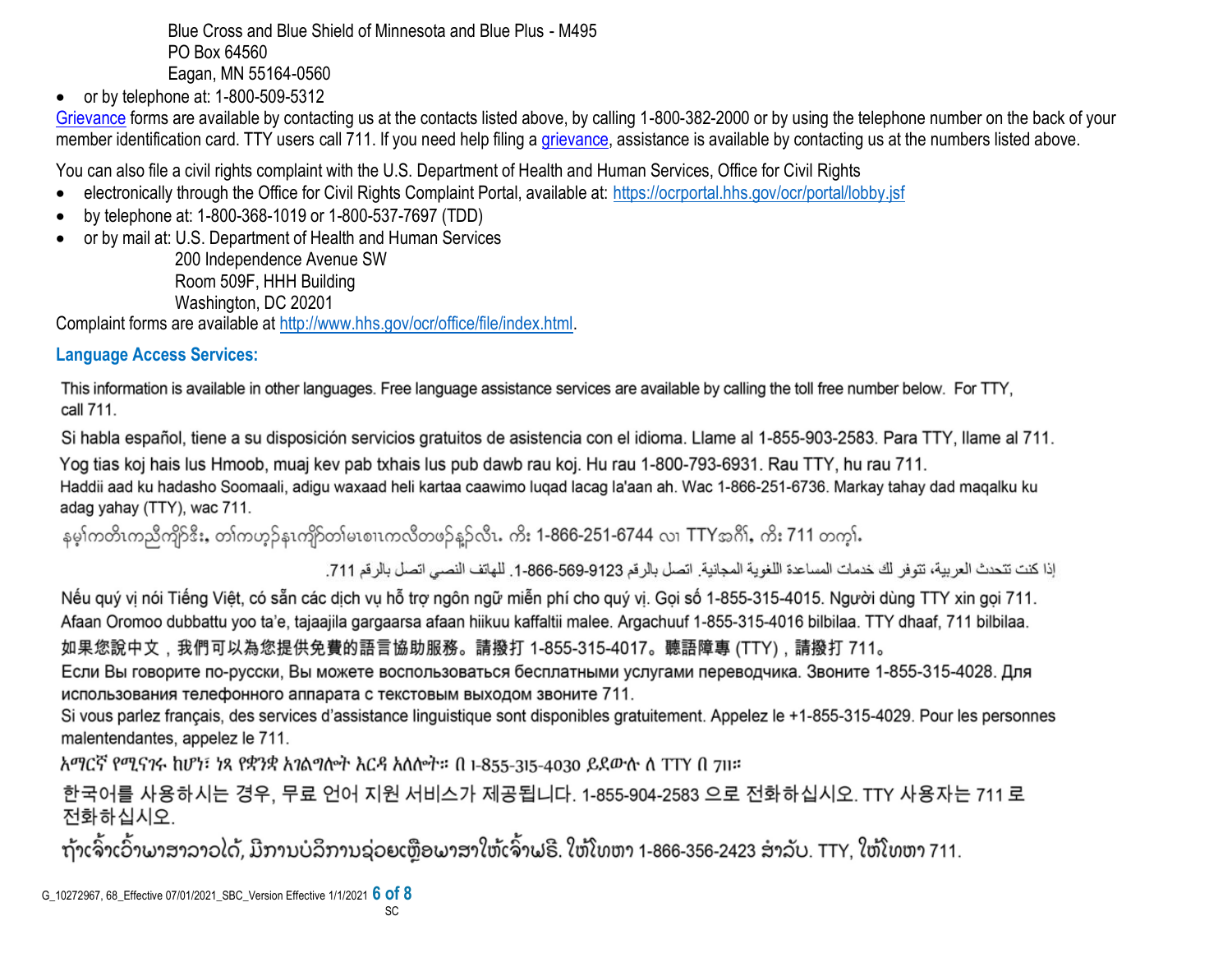Kung nagsasalita kayo ng Tagalog, mayroon kayong magagamit na libreng tulong na mga serbisyo sa wika. Tumawag sa 1-866-537-7720. Para sa TTY, tumawag sa 711.

Wenn Sie Deutsch sprechen, steht Ihnen fremdsprachliche Unterstützung zur Verfügung. Wählen Sie 1-866-289-7402. Für TTY wählen Sie 711.

ប្រសិនបើអ្នកនិយាយភាសាខ្មែរមន អ្នកអាចរកបានសេវាជំនួយភាសាឥតគិតថ្លៃ។ ទូរស័ព្ទមកលេខ 1-855-906-2583។ សម្រាប់ TTY សូមទូរស័ព្ទមកលេខ 711។

Diné k'ehjí yáníłt'i'go saad bee yát'i' éí t'áájíík'e bee níká'a'doowołgo éí ná'ahoot'i'. Koji éí béésh bee hodíílnih 1-855-902-2583. TTY biniiyégo éí 711 jį' béésh bee hodíílnih.

–––––––––––––––––*To see examples of how this plan might cover costs for a sample medical situation, see the next page.–––––––––––*–––––––––––

PRA Disclosure Statement: According to the Paperwork Reduction Act of 1995, no persons are required to respond to a collection of information unless it displays a valid OMB control number. The valid OMB control number for information collection is 0938-1146. The time required to complete this information collection is estimated to average 0.08 hours per response, including the time to review instructions, search existing data resources, gat needed, and complete and review the information collection. If you have comments concerning the accuracy of the time estimate(s) or suggestions for improving this form, please write to: CMS, 7500 Security Boulevard, Attn: Reports Clearance Officer, Mail Stop C4-26-05, Baltimore, Maryland 21244-1850.